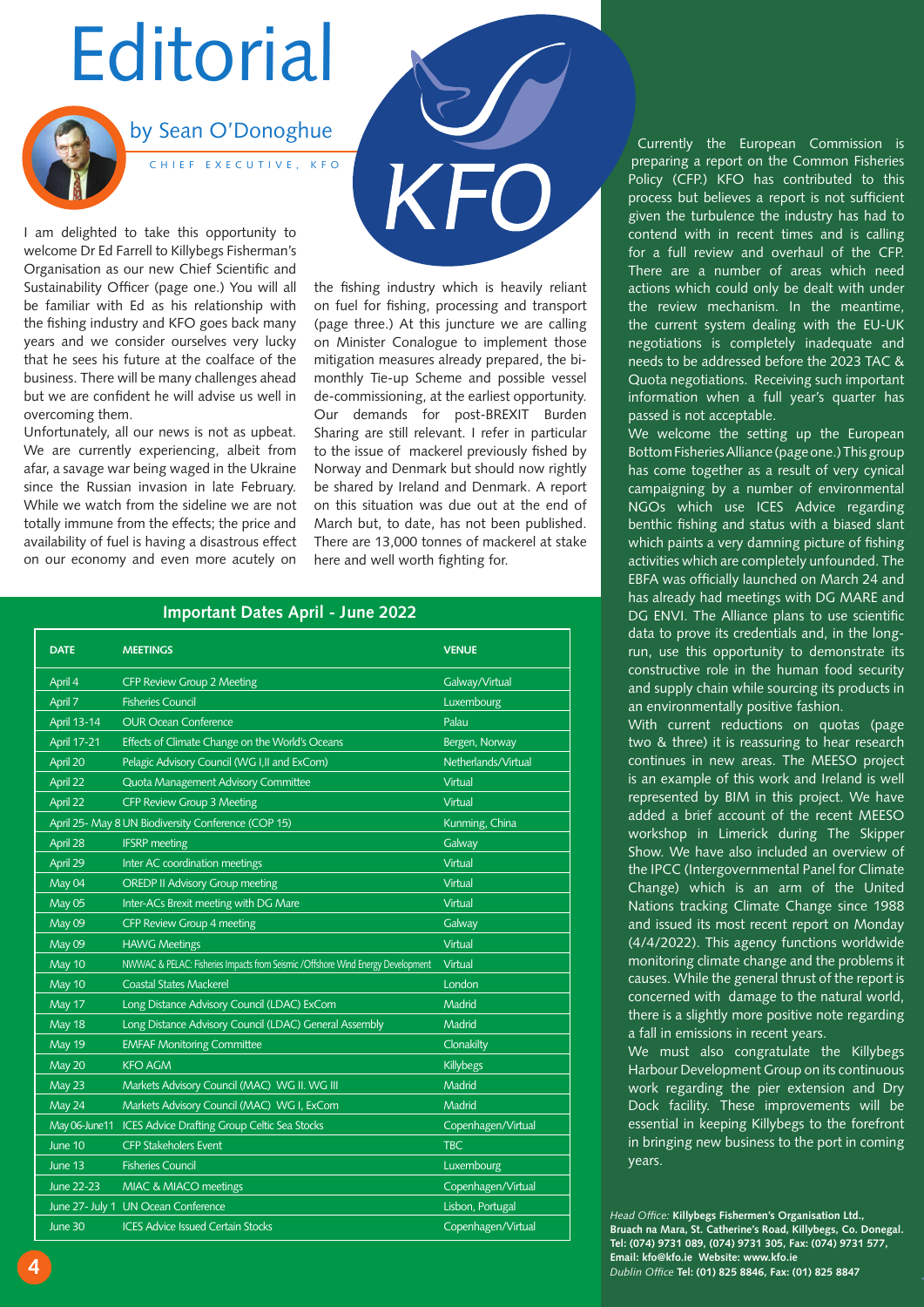



# ORGANISATION LTD.

*2022* **April Issue 85**

European Bottom Fisheries Alliance launches at European Parliament Irish Producer Organisations Defend Their Industry

**European Bottom Fisheries are being targeted by environmental lobby groups using a pseudo-science approach to discredit this long-term and sustainable fishing pattern which has provided fish to European populations for generations. The campaign, led by some prominent NGOs, is tacitly supported by DG ENVI which undermines the support the fishing industry might have previously expected from DG MARE, given that Commissioner Sinkevi**č**ius heads up the combined environmental, marine and, specifically, fisheries departments.**

Fishing organisations from 14 EU countries – Ireland, Belgium, Denmark, Estonia, France, Germany, Italy, Latvia, Lithuania, Netherlands, Poland, Portugal, Spain and Sweden - representing more than 20,000 fishermen and 7,000 vessels, have come together to defend their industry by launching the EBFA. At a press conference in the European Parliament on March 24 last, hosted by the Vice-Chair of the Fisheries Committee, MEP Peter van Dalen, the objectives of the new EBFA were spelt out by Iván López van der Veen, Chair of the EBFA who commented *"Trawling to catch fish certainly has an environmental impact, nobody denies that. Everything we eat costs the planet something. But thanks to effective, science-based management, the EU and the sector strive to sustainably harvest fish with the minimum impact. Besides, bottom fishing activities are nowadays pretty much fenced to historical fishing grounds."* He concluded, *"We can do better and we will do better, but we need policies based on factual, scientific and peerreviewed evidence and comprehensive impact assessments. Using pseudo-* *science or unsubstantiated claims, such as those relating to the fisheries footprint or carbon emissions of the sector, to phase out perfectly legal fishing gears will not help oceans' health nor fishers."*

The newly formed Alliance points out the overall importance of its widespread fishing methods in the EU member states which provide in excess of one million tonnes of healthy and sustainable seafood annually. This represents 25 per cent of the total EU landings and generates almost 40 per cent of the total revenue for the sector, contributing to the wealth, employment and industrial fabric of many coastal and peripheral communities. The EBFA also points out that these fisheries are well regulated, controlled, researched and widely certified. Some environmental organisations and the European Commission itself are questioning the sustainability of the bottom trawling gears but the mainstream scientific opinion identifies ocean warming, acidification and rising sea level as the major threats to the marine environment which will not be addressed by further restriction of bottom trawling.



**Dr Ed Farrell Joins KFO as Chief** 



The KFO is pleased to announce the recent appointment of Dr Edward Farrell as the KFO's new Chief Scientific and Sustainability Officer. Ed has a long history of working closely with the KFO on a range of different projects, which started in 2010 with the boarfish project. In more recent years he has focused on developing the genetic stock identification methods for herring, which resulted in the recent splitting of the Malin Shelf Herring Acoustic Survey (MSHAS) data by population rather than inappropriate geographic-based delineation. His new role will see him become more involved in the ongoing KFO work and also helping the KFO to keep pace with the rapidly developing ecosystem and sustainability side of fisheries science, advice and management. The fishing industry is facing an increasing number of issues these days and it is important to have the resources to stay wellinformed of scientific advances. There is also significant potential for the industry to contribute to fisheries science and assist with data collection. The KFO led the way with this when it initiated the boarfish project back in 2010, and is now reinforcing its commitment to improving the interaction between science and industry through this appointment. Ed adds, "I'm delighted to start this new role with the KFO. It's an exciting opportunity to work closer with the members and to identify areas where industry information can be used to improve the science behind the assessment and management.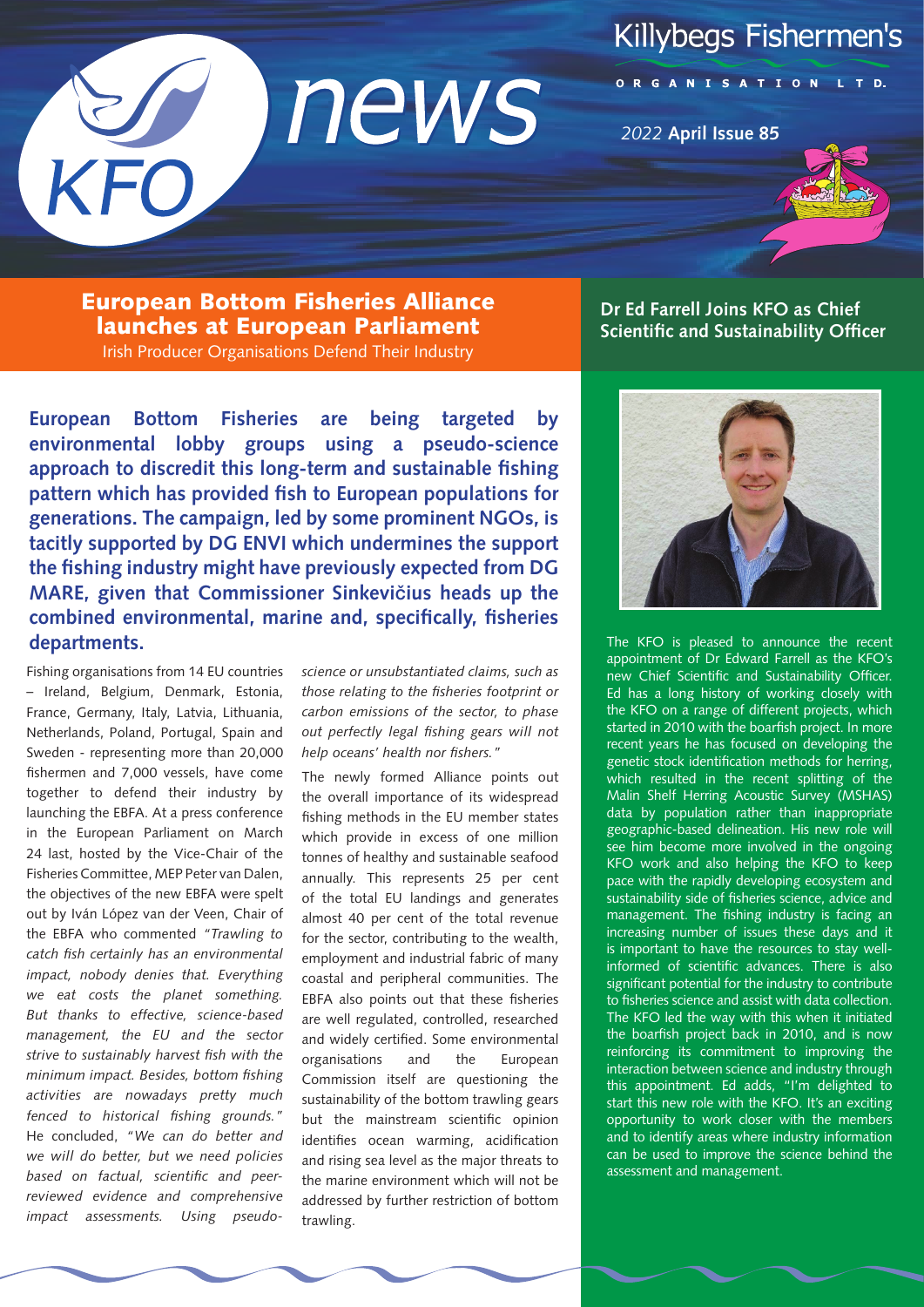### 2022 TACs & Quota Finally Published

**Once again BREXIT has left the Irish fishing industry waiting until a quarter of the year has passed before there is any clarity on the final TAC & Quota for 2022. This information would previously have been made available immediately after the December Fisheries Council and needs to revert as close as possible to that timeline in 2023 and future years.**

**The Tables (Right) illustrate the level of complexity which BREXIT has brought to the negotiations. To clarify some of the additional elements which now impact the outcome of TAC & Quota negotiations we need to consider the TAC change – see Pelagic Quotas (2022 Final) right – which for mackerel was -6.7 per cent. This would have produced a quota of 67,285 tonnes (higher than the 2021 quota of 60,847 tonnes) but the effect of BREXIT both for 2021 and 2022 results in a loss of 12,291 tonnes which is an overall drop of 9.6 per cent and a resultant 2022 quota of 54,994 tonnes. For certain whitefish stocks e.g. haddock 6b and whiting 7a, there is a loss as a result of the application of the Hague Preferences.**

**The disproportionate reduction on the allocation of Haddock (Area 6a) is also very disappointing. The Scientific Advice allowed for an increased TAC in 2022 of 154 per cent but EU/Norway/ UK negotiations agreed a much lower level which resulted, once the calculations were completed, only in an increase of 5.2 per cent. The overall result was negative when comparing 2022 with 2021 Quotas.** 

#### Fuel Crisis Poses Yet Another Threat to the Fishing Industry

**Having coped with BREXIT, the COVID pandemic and its associated supply chain problems, the fishing industry must now fight off an even greater threat posed by soaring fuel prices and uncertainty regarding supply. Fuel at a sustainable price is a very basic need for a fishing operation – the margins are always tight and supplies of fuel tend to fall into the "just in time" category as it is not feasible for suppliers to hold large stocks.** 

**This new crisis is a direct result of the Russia-Ukraine conflict and highlights the vulnerability of countries which are dependent on uninterrupted supplies, at appropriate prices, over which they have no direct control. Aside from the immediate and serious impact on the fishing industry, there is also a very real threat to the food supply chain which may have a very critical impact on less robust socio-economic sectors within European communities.** 

**There have been a number of meetings, mostly virtual, where industry has been able to inform directly the Commissioner Sinkevi**č**ius and DG Mare on the serious outlook for all sectors in the fishing industry. Using the crisis mechanism available through the European Maritime, Fisheries and Aquaculture Fund (EMFAF) Commissioner Sinkevi**č**ius has responded with a package of measures by confirming that the conditions required to trigger the emergency measures under EMFAF have been meet and informed the Member States that these emergency measures can be put in place immediately and back dated to February 24, 2022. The Commission has also confirmed that these measures can be introduced in the absence of an agreed Operational Programme (OP). The measures covered under the emergency measures are:** 

- **Compensation to fishery operators (vessels and processors) for lost income and additional costs as a result of this market disruption; increased costs linked directly to disruption caused by the Russia-Ukraine conflict can be included.**
- **Financial compensation to producer organisations for "storage aid" to place products on the market at a more advantageous time.**
- **The EMFAF mechanism can be applied retroactively from February 24, 2022 and will run until the end of 2022.**
- *De minimis* **payments have been increased with an additional €35,000 available to those who have not already drawn down this funding in recent years.**

#### FINAL IRISH FISH QUOTAS MARCH 2022

| <b>PELAGIC QUOTAS (2022 FINAL)</b> |                         |                           |         |                                |                 |                                             |                                |               |
|------------------------------------|-------------------------|---------------------------|---------|--------------------------------|-----------------|---------------------------------------------|--------------------------------|---------------|
| <b>SPECIES</b>                     | <b>ICES AREA</b>        | <b>TAC Change</b><br>$\%$ | 2021    | Quota Pre Brexit<br>Quota 2022 | Hague<br>Change | <b>Full Brexit</b><br>Change 2021<br>& 2022 | % Quota<br>Change<br>2021-2022 | Quota<br>2022 |
| Mackerel                           | 6, 7, 8, 5b, 2a, 12, 14 | $-6.7%$                   | 60,847  | 67,285                         | $\overline{0}$  | $-12,291$                                   | $-9.6%$                        | 54,994        |
| Horse mackerel                     | 2-4-6-7-8-5b, 12, 14    | $-12.6%$                  | 17,561  | 15,760                         | <b>NA</b>       | $\Omega$                                    | $-10.3%$                       | 15,760        |
| Horse mackerel                     | 4b, 4c, 7d              | $-36.0%$                  | 330     | 263                            | <b>NA</b>       | $-60$                                       | $-38.5%$                       | 203           |
| Blue whiting                       | 1-8, 12, 14             | $-19.0%$                  | 35,373  | 28,739                         | <b>NA</b>       | $-295$                                      | $-19.6%$                       | 28,444        |
| Herring                            | 1,2                     | $-8.1%$                   | 3,370   | 3,457                          | <b>NA</b>       | $-359$                                      | $-8.1%$                        | 3,098         |
| Herring                            | 5b, 6b, 6aN             | 0.0%                      | 478     | 526                            | $\Omega$        | $-56$                                       | $-1.7%$                        | 470           |
| Herring                            | 6aS, 7b, 7c             | 0.0%                      | 1,236   | 1,236                          | $\overline{0}$  | $\Omega$                                    | 0.0%                           | 1,236         |
| Herring                            | 7a                      | 15.2%                     | 808     | 2,198                          | $\overline{0}$  | $-1,480$                                    | $-11.1%$                       | 718           |
| Herring                            | 7g, 7h, 7j, 7k          | 0.0%                      | 750     | 750                            | <b>NA</b>       | $\Omega$                                    | 0.0%                           | 750           |
| Northern albacore                  | <b>Atlantic Ocean</b>   | 0.0%                      | 3,115   | 3,271                          | <b>NA</b>       | $-27$                                       | 4.1%                           | 3,244         |
| Greater silver smelt               | 3a.4                    | 0.0%                      | 5       | 5                              | <b>NA</b>       | $\Omega$                                    | 0.0%                           | 5             |
| Greater silver smelt               | 5, 6, 7                 | 211.8%                    | 262     | 820                            | <b>NA</b>       | $\Omega$                                    | 213.0%                         | 820           |
| <b>Boarfish</b>                    | 6, 7, 8                 | 19.0%                     | 13,234  | 15,748                         | <b>NA</b>       | $\Omega$                                    | 19.0%                          | 15,748        |
|                                    |                         |                           | 137,369 | 140,058                        | $\bf{0}$        | $-14,568$                                   | $-9%$                          | 125,490       |

| <b>AREA VI WHITEFISH STOCKS (2022 FINAL)</b> |                  |                           |       |                                |                        |                                             |                                |               |
|----------------------------------------------|------------------|---------------------------|-------|--------------------------------|------------------------|---------------------------------------------|--------------------------------|---------------|
| <b>SPECIES</b>                               | <b>ICES AREA</b> | <b>TAC Change</b><br>$\%$ | 2021  | Quota Pre Brexit<br>Quota 2022 | <b>Hague</b><br>Change | <b>Full Brexit</b><br>Change 2021<br>& 2022 | % Quota<br>Change<br>2021-2022 | Quota<br>2022 |
| Cod                                          | 6a,5b            | 0.0%                      | 243   | 158                            | $\Omega$               | $-67$                                       | $-62.6%$                       | 91            |
| Cod                                          | 6b,5b            | 0.0%                      | 16    | 16                             | 6                      | $-8$                                        | $-12.5%$                       | 14            |
| Megrim                                       | 5b, 6, 12, 14    | 6.8%                      | 600   | 723                            | <b>NA</b>              | $-96$                                       | 4.5%                           | 627           |
| Anglerfish                                   | 6,5b,12,14       | $-20.0%$                  | 562   | 510                            | <b>NA</b>              | $-71$                                       | $-21.9%$                       | 439           |
| <b>Haddock</b>                               | 5b,6a            | 5.0%                      | 648   | 819                            | $-137$                 | $\Omega$                                    | 5.2%                           | 682           |
| <b>Haddock</b>                               | 6 <sub>b</sub>   | $-30.4%$                  | 570   | 457                            | $\Omega$               | $-73$                                       | $-32.6%$                       | 384           |
| Whiting                                      | 6,5b,12,14       | 92.1%                     | 299   | 524                            | 129                    | $-92$                                       | 87.6%                          | 561           |
| Plaice                                       | 6,5b,12,14       | 0.0%                      | 248   | 260                            | $-12$                  | $\Omega$                                    | 0.0%                           | 248           |
| Pollack                                      | 6,5b,12,14       | $-15.2%$                  | 26    | 22                             | <b>NA</b>              | $\Omega$                                    | $-15.4%$                       | 22            |
| Saithe                                       | 6,5b,12,14       | $-24.5%$                  | 369   | 319                            | 50                     | $-16$                                       | $-4.3%$                        | 353           |
| Common sole                                  | 6,5b,12,14       | 0.0%                      | 46    | 46                             | $\Omega$               | $\Omega$                                    | 0.0%                           | 46            |
| Norway lobster                               | 6,5b             | $-20.6%$                  | 202   | 160                            | <b>NA</b>              | $\Omega$                                    | $-20.8%$                       | 160           |
|                                              |                  |                           | 3,829 | 4,014                          | 36                     | $-423$                                      | $-5%$                          | 3,627         |

| AREA VII WHITEFISH STOCKS (2022 FINAL) |                       |                           |        |                                |                        |                                             |                                |               |  |
|----------------------------------------|-----------------------|---------------------------|--------|--------------------------------|------------------------|---------------------------------------------|--------------------------------|---------------|--|
| <b>SPECIES</b>                         | <b>ICES AREA</b>      | <b>TAC Change</b><br>$\%$ | 2021   | Quota Pre Brexit<br>Quota 2022 | <b>Hague</b><br>Change | <b>Full Brexit</b><br>Change 2021<br>& 2022 | % Quota<br>Change<br>2021-2022 | Quota<br>2022 |  |
| Cod                                    | 7a                    | 0.0%                      | 104    | 136                            | $-29$                  | $-3$                                        | 0.0%                           | 104           |  |
| Cod                                    | 7b, 7c, 7e-k, 8, 9,10 | $-20.0%$                  | 422    | 370                            | $-26$                  | $-6$                                        | $-19.9%$                       | 338           |  |
| Megrim                                 | 7                     | 3.0%                      | 2,844  | 3,004                          | <b>NA</b>              | $-176$                                      | $-0.6%$                        | 2,828         |  |
| Anglerfish                             | $\overline{7}$        | 8.0%                      | 2,775  | 3,121                          | <b>NA</b>              | $-144$                                      | 7.3%                           | 2,977         |  |
| Haddock                                | 7b-k, 8, 9,10         | 0.0%                      | 2,959  | 3,167                          | $\overline{0}$         | $-247$                                      | $-1.3%$                        | 2,920         |  |
| Haddock                                | 7a                    | $-9.9%$                   | 1,322  | 1,315                          | <b>NA</b>              | $-144$                                      | $-11.4%$                       | 1,171         |  |
| Whiting                                | 7a                    | 0.0%                      | 280    | 414                            | $-102$                 | $-38$                                       | $-2.1%$                        | 274           |  |
| Whiting                                | $7b-k$                | 4.3%                      | 3,916  | 3,978                          | $\Omega$               | $-6$                                        | 1.4%                           | 3,972         |  |
| Plaice                                 | 7a                    | $-3.5%$                   | 1,069  | 1,347                          | $-316$                 | $\overline{0}$                              | $-3.6%$                        | 1,031         |  |
| Plaice                                 | 7b,7c                 | 0.0%                      | 15     | 15                             | $\Omega$               | $\overline{0}$                              | 0.0%                           | 15            |  |
| Plaice                                 | 7f, 7g                | $-9.2%$                   | 240    | 238                            | $\overline{0}$         | $-1$                                        | $-1.3%$                        | 237           |  |
| Plaice                                 | 7h, 7j, 7k            | 70.1%                     | 28     | 49                             | <b>NA</b>              | $-2$                                        | 67.9%                          | 47            |  |
| Pollack                                | $\overline{7}$        | $-15.0%$                  | 680    | 611                            | <b>NA</b>              | $-39$                                       | $-15.9%$                       | 572           |  |
| Saithe                                 | 7, 8, 9 10Nor S 62° N | $-20.0%$                  | 1,493  | 1,402                          | $\Omega$               | $\overline{2}$                              | $-6.0%$                        | 1,404         |  |
| Small-eyed Ray                         | 7f <sub>1</sub> 7g    | 0.0%                      | 12     | 16                             | <b>NA</b>              | $-4$                                        | 0.0%                           | 12            |  |
| Common sole                            | 7a                    | 2.5%                      | 104    | 105                            | $\overline{0}$         | $\overline{0}$                              | 1.0%                           | 105           |  |
| Common sole                            | 7b,7c                 | 0.0%                      | 28     | 28                             | $\overline{0}$         | $\overline{0}$                              | 0.0%                           | 28            |  |
| Common sole                            | 7f <sub>1</sub> 7g    | $-5.4%$                   | 42     | 41                             | $\overline{0}$         | $-2$                                        | $-7.1%$                        | 39            |  |
| Common sole                            | 7h, 7j, 7k            | $-23.9%$                  | 126    | 95                             | <b>NA</b>              | $\Omega$                                    | $-24.6%$                       | 95            |  |
| Norway lobster                         | 7                     | $-5.5%$                   | 6,102  | 6,284                          | <b>NA</b>              | $-602$                                      | $-6.9%$                        | 5,682         |  |
| Norway lobster                         | <b>FU16</b>           |                           | 1,194  |                                | <b>NA</b>              |                                             | $-14.9%$                       | 1,016         |  |
|                                        |                       |                           | 24,561 | 25,736                         | $-473$                 | $-1,412$                                    | $-3%$                          | 23,851        |  |